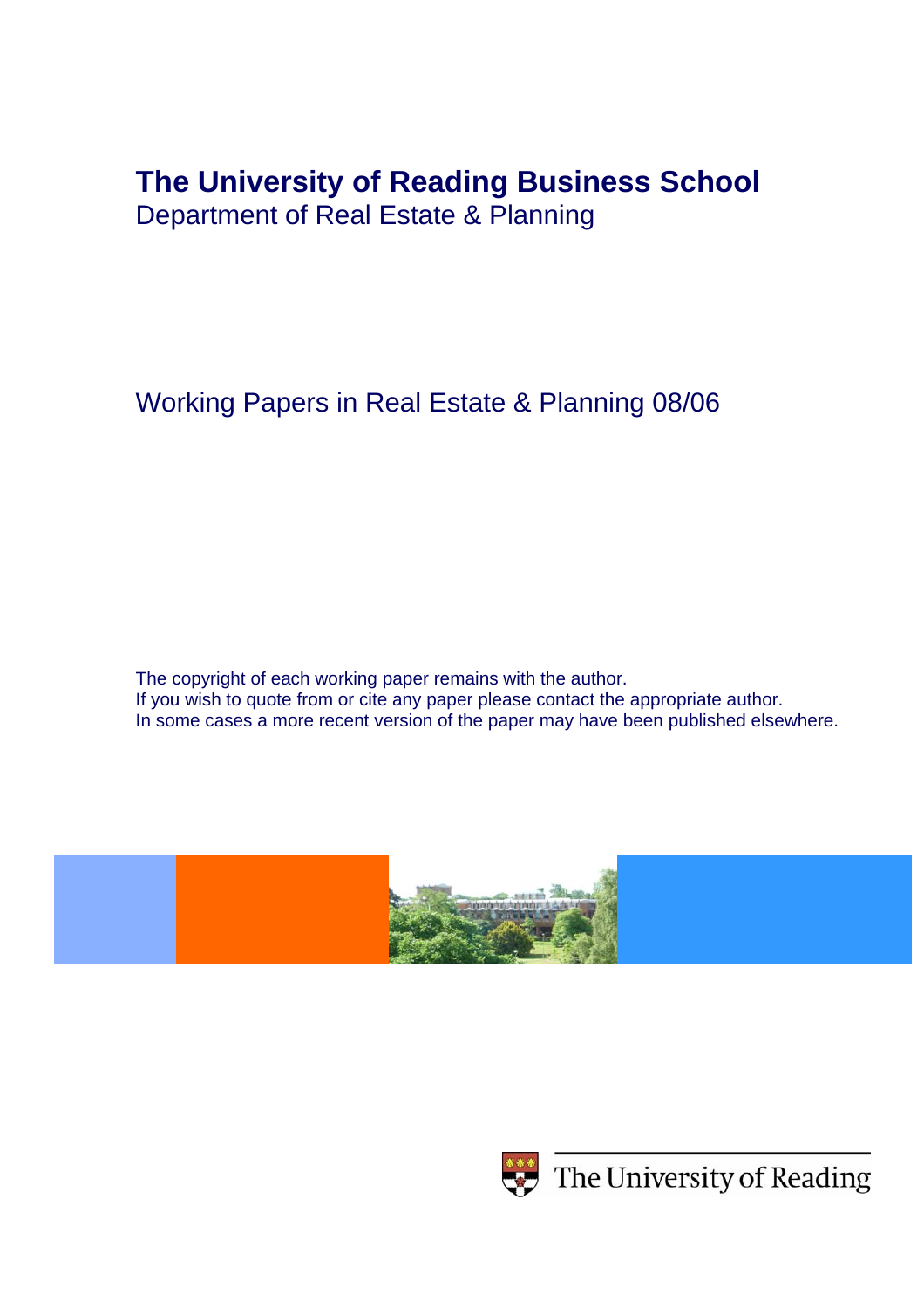# **Capturing UK Real Estate Volatility**

# **A paper presented at the 13th Annual European Real Estate Society (ERES) Conference Weimar, Germany June 2006**

#### **Robert Fourt**

Gerald Eve Chartered Surveyors and Property Consultants 7 Vere Street, London, W1G 0JB Tel: +44 (020) 7333 6375, Fax +44 (0)20 7333 6402 E-mail rfourt@geraldeve.com

#### **George Matysiak**

Professor of Real Estate Investment The University of Reading Business School Dept of Real Estate & Planning Whiteknights, Reading RG6 6AW, UK Tel: +44 (0)118 378 6588 Fax: +44 (0)118 378 8172 E-mail g.a.matysiak@reading.ac.uk

#### **Alan Gardner**

Gerald Eve Chartered Surveyors and Property Consultants 7 Vere Street, London, W1G 0JB Tel: +44 (020) 7333 6322, Fax +44 (0)20 7333 6412 E-mail agardner@geraldeve.com

#### **Abstract**

Volatility, or the variability of the underlying asset, is one of the key fundamental components of property derivative pricing and in the application of real option models in development analysis. There has been relatively little work on volatility in real terms of its application to property derivatives and the real options analysis. Most research on volatility stems from investment performance (Nathakumaran & Newell (1995), Brown & Matysiak 2000, Booth & Matysiak 2001). Historic standard deviation is often used as a proxy for volatility and there has been a reliance on indices, which are subject to valuation smoothing effects. Transaction prices are considered to be more volatile than the traditional standard deviations of appraisal based indices. This could lead, arguably, to inefficiencies and mis-pricing, particularly if it is also accepted that changes evolve randomly over time and where future volatility and not an ex-post measure is the key (Sing 1998). If history does not repeat, or provides an unreliable measure, then estimating model based (implied) volatility is an alternative approach (Patel & Sing 2000).

This paper is the first of two that employ alternative approaches to calculating and capturing volatility in UK real estate for the purposes of applying the measure to derivative pricing and real option models. It draws on a uniquely constructed IPD/Gerald Eve *transactions database*, containing over 21,000 properties over the period 1983-2005. In this first paper the magnitude of historic amplification associated with asset returns by sector and geographic spread is looked at. In the subsequent paper the focus will be upon model based (implied) volatility.

Key words: *historic actual volatility; derivatives; real options; transactions database;*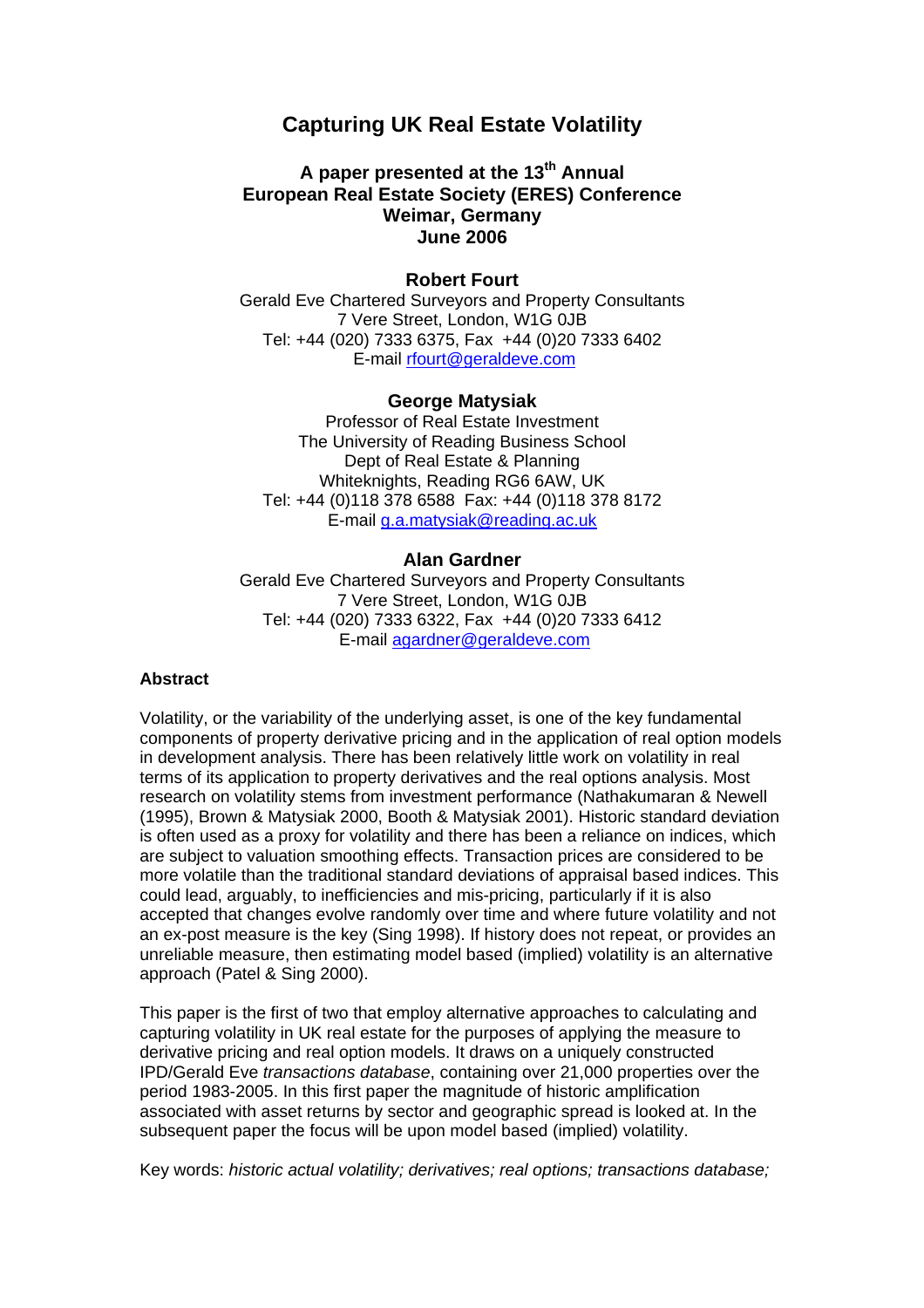# **1. Introduction**

Development of, and investment in real estate is a risky business. Arguably the former carries a greater variety of risk than the latter, which contributes to the underlying circumstances that are often involved in releasing the development contingent claim. Methods of understanding and measuring risk with real estate have progressed over the past 15 years or so. Today's practitioners have a pallet of tools at their disposal ranging from the deterministic (ratio, sensitivity and scenario analysis) through to stochastic (Monte Carlo, VaR and real options analysis). Whilst it is acknowledged in finance literature that the addition of randomness (stochastic) should lead to a better solution or understanding in assessing a particular project, the application of this approach in real estate practice has yet to be fully embraced.

Real estate carries a multitude of embedded options which again are acknowledged in practice but nonetheless rarely quantified, other than intuitively. Nevertheless, academic advances have provided frameworks such as real options analysis, in which optionality can be quantified and risk clarified. Real estate derivatives in the UK are still in their infancy. If the market is to grow in the way in which other derivative markets have evolved globally, then an understanding of underlying volatility will be key.

Notwithstanding some of the computational issues associated with stochastic applications such as real optional analysis, the practitioner will also seek comfort in the robustness of one of the fundamental inputs in such analysis: volatility, ie the variability of the underlying asset. Whilst volatility has been acknowledged as an important research topic, there is only a limited amount of work on its measurement and alternative views on methodology, on how this can be applied. The practitioner is, therefore, reliant upon a relatively small pool of empirical analysis to support the calculation and production of data to be inputted into the appraisal model. In addition, the practitioner will be concerned that the data utilised is a true proxy that captures real estate volatility in respect of the particular circumstances being appraised. Otherwise it could lead, arguably, to inefficiencies and mis-pricing, particularly if it is also accepted that changes evolve randomly over time and future volatility (which the practitioner is seeking to anticipate) and not an ex-post measure.

This paper is written from a practitioner's perspective in seeking to understand and capture UK real estate volatility historically. A second paper will consider the factors necessary to develop and apply a model to capture implied volatility. Both approaches will be reviewed for the purposes of application in either derivative pricing or real options models.

# **2. Objectives**

Volatility, in simple terms, can be defined as the risk associated with the variability of an asset. In financial markets it has also become the proxy for pricing, as it contains information that changes as the market adjusts, allowing market makers to identify mis-pricing and arbitrage opportunities as well as hedging strategies.

So far as the UK real estate market is concerned direct volatility can, be measured in several ways:-

- (i) the standard deviations of an historical data series (ex-post);
- (ii) a model based implied volatility, again from an historical data series (ex-ante); and
- (iii) the analysis of traded property derivatives.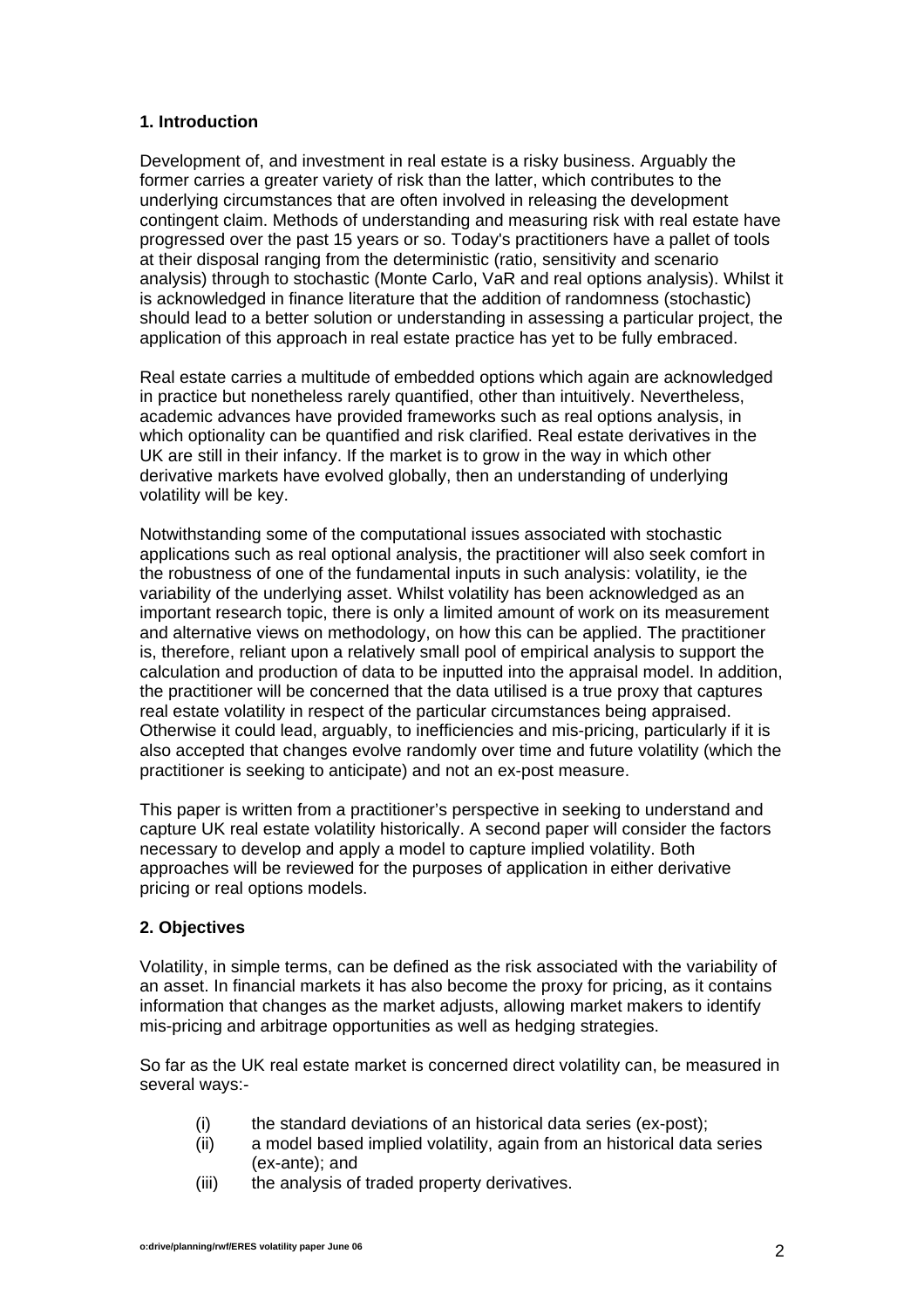The third of these requires an active and transparent market which, at least for the time being, does not exist in the UK. Property derivatives, if the market, as expected, does evolve could in the future provide a wealth of data which will assist in formulating views upon volatility.

Both (i) and (ii) rely upon an historical data series. In the UK, several indices are produced by leading firms as well as the Investment Property Databank (IPD). Whilst some of these indices are transaction based, the majority including the IPD index are valuation based. Inherent within valuation based indexes is the so called smoothing effect and whilst various methods have been applied to de-smooth (Booth & Matysiak 2001) there must be concern as to the degree of market variance is captured.

In addition, the indices cannot be sub-divided to provide an estimate of individual property risk. Therefore estimates of risk that have been published to date focus upon these indices or at portfolio level. Therefore specific property risk is unlikely to be fully captured as a result of a combination of both valuation based appraisals and aggregation.

Transactional based data and analysis at individual property level prior to aggregation would seek to overcome these concerns. This is addressed in the Gerald Eve/IPD data base which we describe below.

A further fundamental issue arises in respect of the volatility deriving from the two approaches ie ex-post (standard deviation); and ex-ante (implied volatility model): what is the better in terms of proxy and reliability measure for inputting into property derivative and real option models? Ex-post measures in the financial markets are not considered suitable measures of volatility, on their own, as they are constant whereas the market changes randomly. This initially led to the use of the Black-Scholes model to derive implied volatility. Subsequently it led to stochastic and time varying volatility models.

Any shortcomings of ex-post measures not being a good proxy for future volatility in property derivative or real option models must at present be a subject of some conjecture given our comments above on producing figure which accurately captures the market. On the same basis it is also possible to question the efficiency to date of ex-ante measures which can produce inconsistent and inexplicable results.

"Excess volatility" is defined as the difference between model implied volatility and historic standard deviations. If real estate variance is relatively constant given such matters as liquidity, transaction costs, and its heterogeneous nature, historic standard deviation could be an appropriate proxy. This is assuming the standard deviation of past pricing data fully captures market volatility. In the financial markets both actual (historic standard deviation) and implied volatility are utilised with the different between the two being the profit on a derivative.

Part 1 of our research into capturing UK real estate volatility therefore looks at historic variance (ex-post) via a unique database that has been established. Part 2, a forthcoming paper will develop an implied volatility model and again apply this to the database we have created. The results will be compared, contrasted and "excess volatility" identified.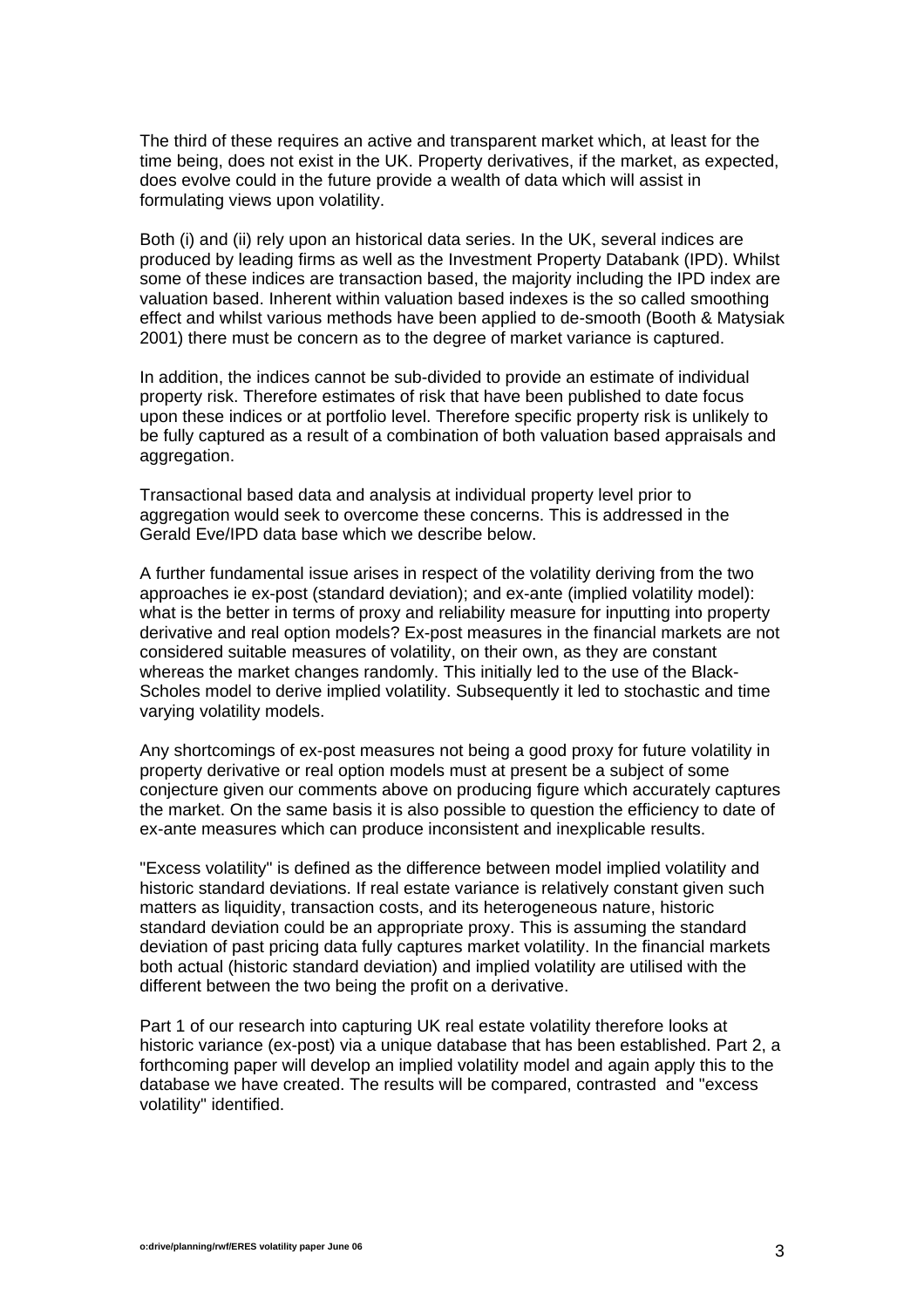#### **3. Literature Review**

In undertaking variance (volatility) analysis, various authors have commented that it is important to understand why and where it is being used in terms of option pricing, ie the nature of the model to which volatility is the input. Merton (1973) states in his analysis of the Black-Scholes formula (Black & Scholes1973) that "the Option price does not depend upon the expected return on the common stock, risk preferences of investors, or the aggregate supplies of assets. It does depend on the rate of interest (an "observable") and the *total* variance of the return on the common stock which is often a stable number and hence accurate estimates are possible from time series data". Merton adds that the Black-Scholes formula "does not depend upon the betas (covariances with the market) or other assets' characteristics" and therefore CAPM despite Black-Scholes claim may not be as central to the formula as they assumed.

Merton acknowledged that the Black-Scholes formula could be reversed and option prices and the model used to deduce implied variance rates as estimates for the future volatility of stock.

In producing an alternative derivation of the Black-Scholes Model, Merton (1973) considered investor preferences and expectations. He stated that 'a necessary condition for a rational option pricing theory is that the option be price such that it is neither a dominant nor a dominated security". As such no conditions are necessary about investor preferences other than that they satisfy this assumption. Merton adds:-

"This assumption is much more acceptable than the usual homogenous expectations. It is quite reasonable to expect that investors may have quite different estimates for current (and future) expected returns due to the different levels of information, techniques of analysis, etc. However, most analysts calculate estimates of variances and covariences in the same way; namely, by using previous price data. Since all have access to the same price history, it is reasonable to assume that their variance – covariance estimates may be the same."

Patel et al (2005) identified a number of challenges in applying real options analysis to real estate. Two areas they identify comprise the public availability of property data in a suitable form; and "the escalation and volatility pattern of the eventual property value and cost volatilities need to be identified from (as close as possible to) market data, using other than "smoothed" appraisal price data.

Nanthakumaran & Newell (1995) carried out a detailed empirical evaluation for a range of UK property indices. They conclude that the choice of an appropriate and reliable benchmark is of crucial importance for effective property performance evaluation. One of the key findings was that of the indices examined, each significantly underestimated property risk which was largely attributable to appraisal smoothing resulting from the use of valuations instead of market transactions.

Miles et all (1991) examined the possibility of creating a transactions based index and concluded constraints exists in most of the world's markets and that professional will be forced to work with less than ideal real estate proxies.

Lee & Ward (1999) presented a simple method of estimating the average risk of returns within a property portfolio together with average correlation between individual properties. They concluded that the average risk for retail property was about 20%. They estimated that average risk for property (both UK and overseas)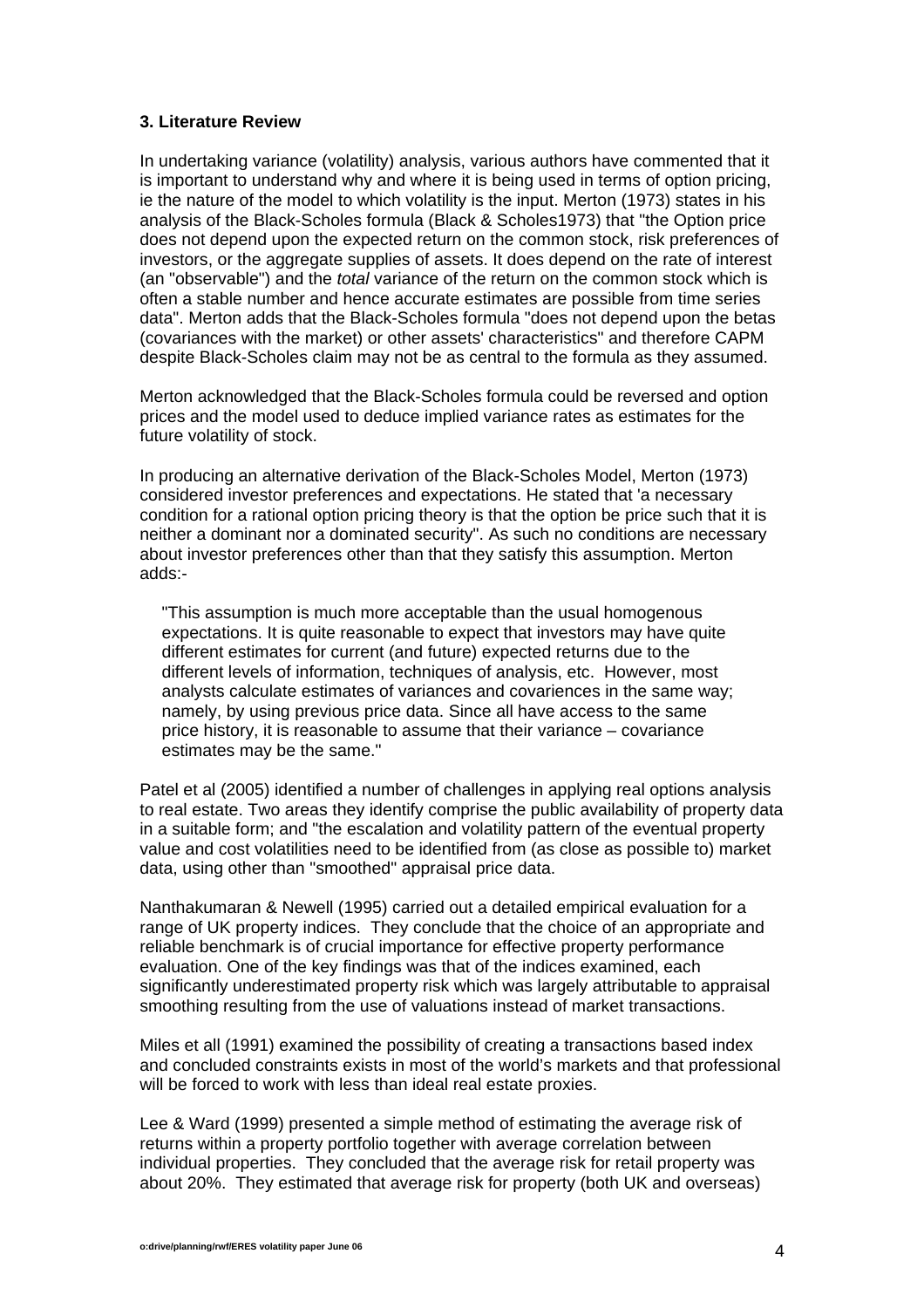and suggested that it is likely to lie in the region of 15% to 30% per annum. There were a number of caveats to these results and the authors suggested further research at individual property level within retail as well as other sectors.

Sing (1998) commented extensively upon volatility inputs for real option models and in particular the use of ex-post and ex-ante measures. So far as the former was concerned, inherent valuation biases and sampling errors in the indices created the serious problem of the underestimation of market risk. In a subsequent paper Patel & Sing (2000) presented the research contained in Sing (1998) for computing implied volatility on a stochastic contingent claim valuation model. This involved over 20,000 property transactions between 1984 and 1997. Implied volatility modeling is considered further in a forthcoming paper. In Patel & Sing (2001) this work was extended in an examination of irreversibility in the UK market and the correlation between volatility and the release of a contingent claim for development. Bulan et al (2002) also look at the effect of volatility on development irreversibility and explore different approaches to measuring actual historic volatility, while controlling the predictability of returns. They conclude that increased volatility leads to delay in development, but also show there is interplay between volatility, exposure to market risk and competition.

Bond & Hwang (2001) looked at the common volatility factor between securitised and unsecuritised UK real estate market. They stated a preference for multivariate models incorporating information from both the returns on valuation-based series and returns from securitised series rather than a single series, which could mask underlying asset volatility.

Wu & Guo (2004) highlight the role of information asymmetry on trading volume by focusing on the structure of rational beliefs and how the heterogeneity of belief structures affect equilibrium prices and price volatility. They state that a positive relationship exists between trading volume and the directions of price changes. As equilibrium prices increase price volatility decreases, and where short selling leads to equilibrium price falls, price volatility increase.

#### **4. Database**

The research presented in this paper (and the one that follows) is based upon a unique database created for Gerald Eve by IPD within the strict confidentiality rules in which they operate. This was as a result of a major research project into the holding periods for commercial UK property initiated in late 2003 utilising data of actual individual property assets within the IPD UK database. The project has been led by the Gerald Eve Research Team with input from the University of Reading Business School and in close consultation and assistance from IPD. As a result research was undertaken at an individual property level into performance, based on actual transaction prices (purchase and sales prices) to enable a more accurate assessment of UK commercial property in both absolute and relative terms. This avoids reliance on valuations and so called "smoothing bias" which in turn as indicated in the previous research above understates the volatility of property.

IPD in accordance with a specification provided by Gerald Eve Research and University of Reading Business School initially created a database of office, retail and industrial properties purchased between 1983 and 2004. This extended to only properties which had been acquired, thereby restricting the database to active trades. This eliminated any legacy assets retained in portfolios. In addition the following properties were also removed:-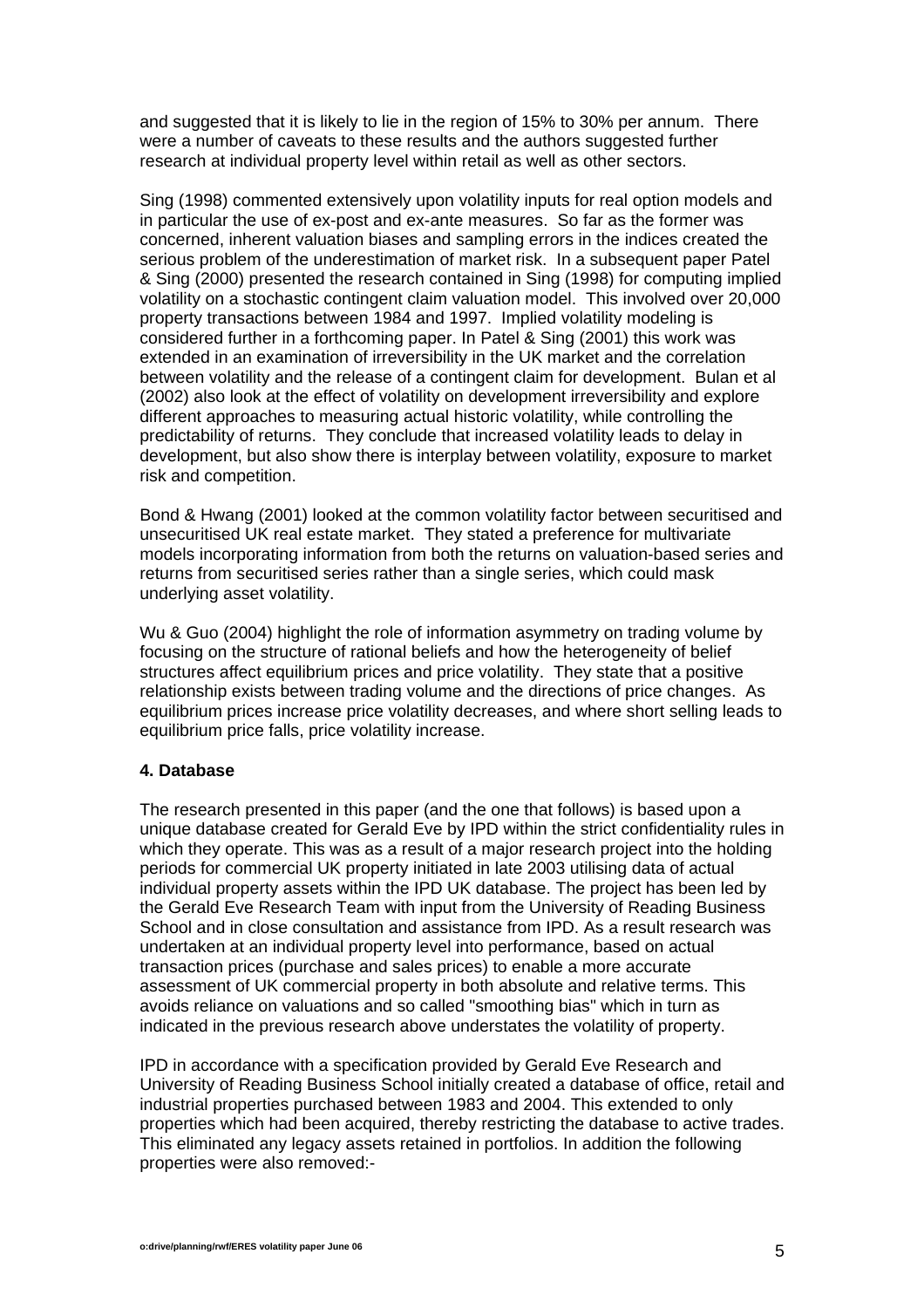- $\triangleright$  those where data was incomplete over the period between purchase and sale;
- ¾ properties held for six months or less not representative of "ordinary" transactions;
- $\triangleright$  "extreme" properties in the 1<sup>st</sup> and 99<sup>th</sup> percentiles of the raw sample which may have been affected by incomplete data or illogical chain linked measures; and
- $\triangleright$  any remaining properties recording an annualised return between purchase and sale exceeding 200%.

The Gerald Eve IPD database combines property records held in both the December and March IPD databases. The Gerald Eve IPD database is updated each year and the figures presented in this paper and therefore from 1983 to 2005 comprise a total of 21,038 which are broken down as follows:-

| <b>Sector</b>            | Gerald Eve IPD Database 1983 - 2005 |      |        |      |        |      |  |  |
|--------------------------|-------------------------------------|------|--------|------|--------|------|--|--|
|                          | Total %                             |      | Sold % |      | Held % |      |  |  |
| Offices                  | 5,839                               | 27.8 | 3,691  | 28.6 | 2,148  | 26.4 |  |  |
| Retail                   |                                     |      |        |      |        |      |  |  |
| Shops                    | 7,634                               |      | 5,584  |      | 2,050  |      |  |  |
| <b>Shopping Centre</b>   | 518                                 |      | 244    |      | 274    |      |  |  |
| <b>Retail Warehouses</b> | <u>2,047</u>                        |      | 1,015  |      | 1,032  |      |  |  |
| sub total                | 10,199                              | 48.4 | 6,843  | 53.0 | 3,356  | 41.3 |  |  |
| Industrial               | 5,000                               | 23.8 | 2,372  | 18.4 | 2,628  | 32.3 |  |  |
| <b>Total</b>             | 21,038                              | 100% | 12,906 | 100% | 8,132  | 100% |  |  |

In total the Gerald Eve IPD database after filtering contains over 1.45m observations. The database is separated into descriptive (spot) and performance (chain linked) measures with the former including acquisition and disposal prices, initial yields and equivalent yields and the later total return, capital growth, rental growth etc. The data is analysed used the Stata<sup>R</sup> programme to enable regional market, and sub sector analysis.

In the earlier holding period analysis (Gardner & Matysiak 2005, Fourt et al 2005) equivalent investment performances were calculated for all property sub sectors at individual property level between purchase and sale. The raw performance measures were indexed to calculate returns between purchase and sale and this was divided by the derived holding period to give a comparable holding period measure of average annual performance for each property. As a result several observations were apparent:-

- $\triangleright$  for properties traded within the first four years of purchase there is significantly higher median total return;
- $\triangleright$  beyond the median holding period of 4.9 years, annualised total returns stabilise; and
- $\triangleright$  there is a far greater range of investment returns for properties traded in the early years after purchase demonstrating a large degree of volatility.

# **5. Data Analysis**

Utilising the Gerald Eve IPD database for the period 1983 to 2005, there were a number of components which could be examined at individual property level for the purposes of ascertaining actual volatility estimates. The key, as already indicated above, was to identify which data within the database when measured at individual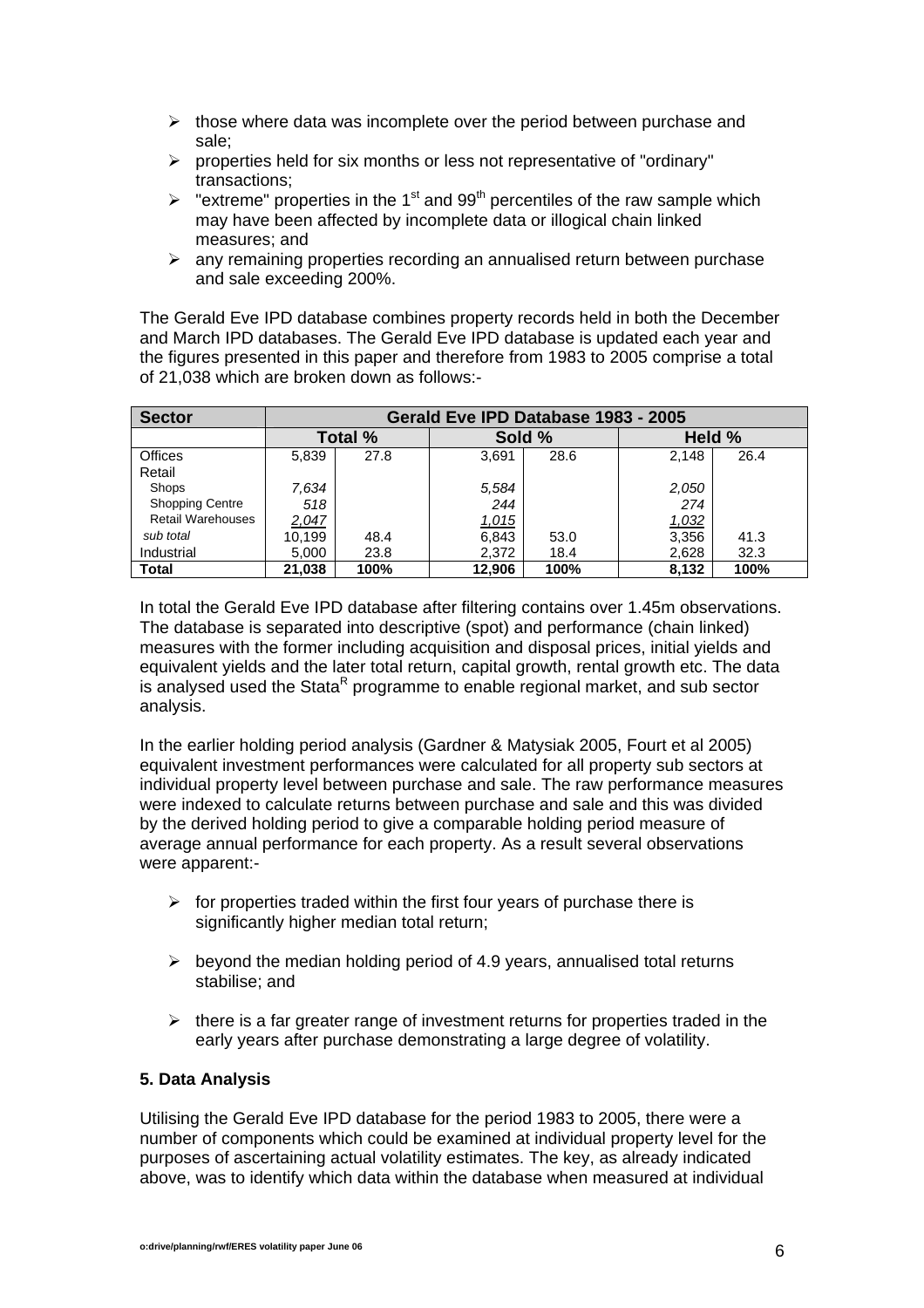property level and subsequently aggregated, would best capture historic UK commercial property volatility which could then be applied to individual projects and to assist property derivative pricing.

For example when applying real options analysis to say development scenarios, the return on the scheme is derived from a number of individual inputs. The dominant factor being value. Value in turn is derived from a number of components including yield and rental levels but also have regard to timing. Scheme returns are project specific ignoring market cycles and relative performance. The proxy input volatility should therefore in our view be derived from being able to gauge the full investment performance of an asset relative to a benchmark for a defined period of time.

Property derivatives are essentially hedging instruments, which are more concerned with specific rather than market risk. Again the volatility proxy should have regard to establishing pricing.

We have therefore created a data series having regard to the benchmark of all properties within the December valued IPD universe. This was broken down into the five major sub sectors (industrial, office, retail warehousing, shops and shopping centers). Benchmarks were calculated over matching holding periods (see below) for each individual property (calculating the annualised figure for the relevant period). This was then subtracted from the annualised holding period return of the property, thereby calculating an excess return (or "alpha") for each property.

Two methods for capturing volatility have been used in this paper. The first of these we believe has particular application real options analysis for development properties, whilst the second may be more appropriate to property derivative pricing as illustrated below. Both use the Gerald Eve/IPD database.

**Method One:** In order to represent the average development period ie the time from formulation of a scheme, through the planning process, implementation and completion, we initially chose a 3/4 year period. Whilst a developer can decide whether to implement a particular project or not, therefore releasing the contingent claim, the project in terms of its form and content is settled upon some time before this date. It therefore seemed appropriate that for a schemes input volatility this should have regard to the whole development process. The 3/4 year benchmark was also relevant given previous research by Fourt et al (2005) which indicated a wide distribution of excess returns across sectors within a 4 year period. Below, by way of contrast, 3 year and 2 year periods are also looked at.

As a result a data series of excess sector returns was created on the following basis:

- $\geq$  a period of 3 years was defined ie say 1998 to 2000 and properties that were bought during that period identified;
- $\triangleright$  from the time of purchase all those properties sold were identified, ie for a property bought in 1999 if it was traded at 4 years it would have sold in 2003;
- $\geq$  as properties purchased at the end of the period could have traded up to 4 years thereafter, the analysis or data point was 4 years from the end of the period ie for the period 1998 to 2000, the data analysis point would be 2004;
- $\triangleright$  excess returns were calculated in respect of each individual traded property;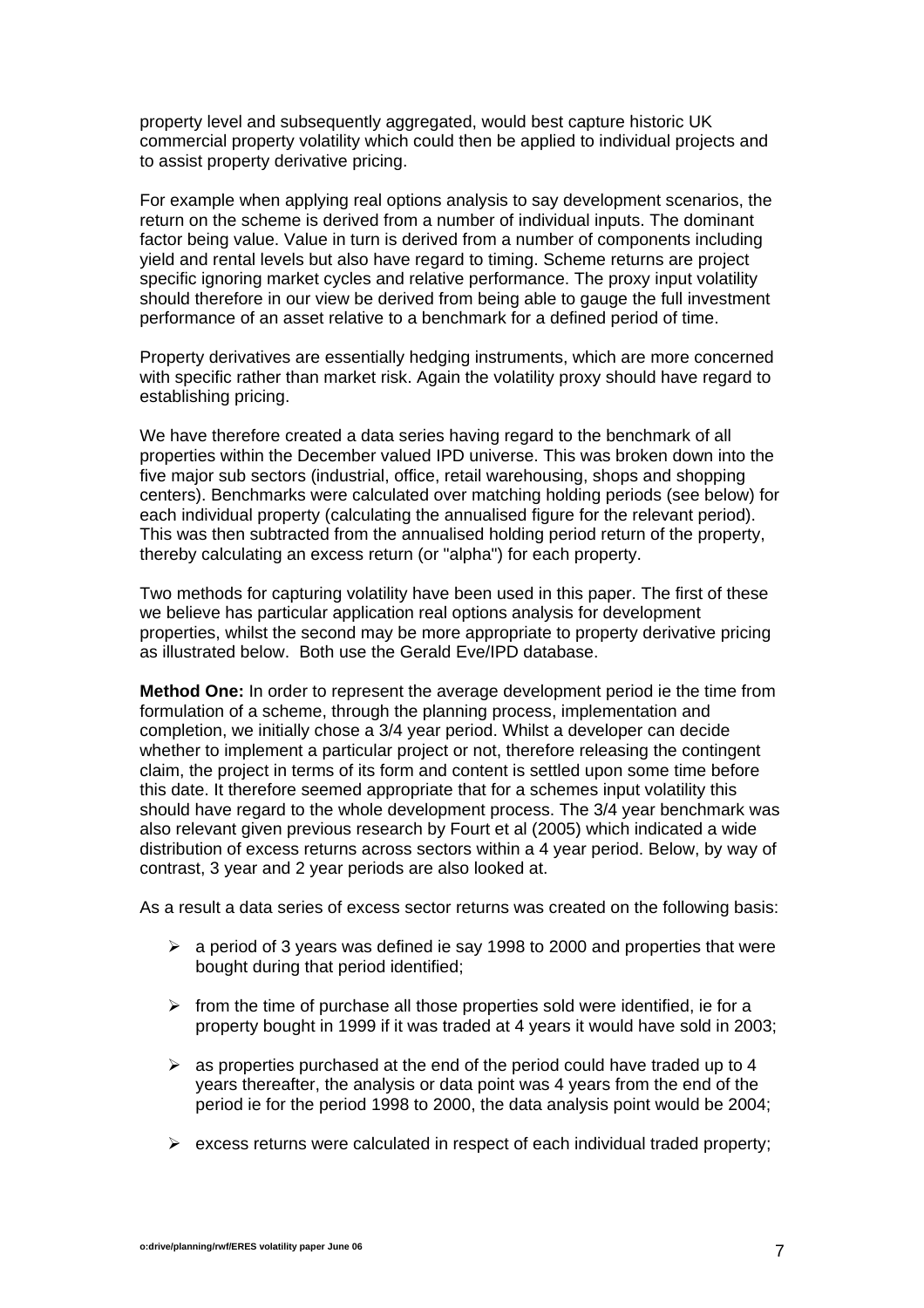$\triangleright$  distribution and standard deviations of returns were calculated by sector and geographic area.

As a result of the above a volatility time series built up from individual traded assets can be established at sector, sub sector and geographic level.

**Method Two:** The second of the two approaches focuses on the volatility of excess returns for acquisitions and disposals within 2, 3 and 4 year periods. For each year between 1989 and 2005 individual properties are identified that were purchased and sold within these periods for each of the sub sector property types. Distributions and standard deviations of returns were then calculated.

The results of the two methods are analysed in the next section. It is however important to note that no preference is made in respect of one over the other for the reasons outlined above.

#### **6. Empirical Results**

This section is set out under the following headings:

- i. Overall sector volatility 1989 to 2005 for traded observations under 4 years;
- ii. Sub 4, 3 and 2 year traded sector volatility 1989 to 2005;
- iii. Geographic/sector volatility 1989 to 2005 for traded observations under 4 years; and
- iv. Illustrative ex-post hedging strategies 2001 to 2005

In each case comments are provided on the results. General conclusions are provided in the following section.

*i. Overall sector volatility 1989 to 2005 for traded observations under 4 years* 

The table below sets out the number of observation and provides volatility results for the five major sub sectors. When considering the total number of observations in each period it should be noted that the same property may appear at different data points, as would be the case for traded properties. It follows that these should not be considered cumulative figures but simply as data that supports the volatility during any one period of time.

|                          |                    | 1989-2005        |              |                                                           |          |         |           |              |            |              |                |  |
|--------------------------|--------------------|------------------|--------------|-----------------------------------------------------------|----------|---------|-----------|--------------|------------|--------------|----------------|--|
| Sector                   |                    | All Observations |              | <b>Standard Deviation</b><br>Traded Observations <4 years |          |         |           |              |            |              |                |  |
|                          |                    | Acauired         | Total Traded | % of Acquired                                             | Av. pa   | Min(yr) | Max(yr)   | $Av.$ %      | Min%       | Max%         | Spread         |  |
| <b>Offices</b><br>Retail |                    | 12,132           | 3.510        | 28.93%                                                    | 206      | 69      | 367       | 16.1         | 10.3       | 25.8         | 15.57          |  |
|                          | Shops<br><b>SC</b> | 16,924<br>859    | 4.648<br>151 | 27.46%<br>17.58%                                          | 273<br>9 | 84      | 455<br>28 | 13.1<br>13.3 | 7.9<br>3.2 | 19.8<br>29.4 | 11.90<br>26.20 |  |
|                          | Retail WH          | 3,814            | 1.053        | 27.61%                                                    | 62       | 4       | 133       | 9.1          | 4.3        | 19.5         | 15.22          |  |
| Industrial               |                    | 8.624            | 2.242        | 26.00%                                                    | 132      | 40      | 290       | 17.2         | 10.1       | 27.7         | 17.68          |  |
| Total                    |                    | 42,353           | 11.604       | 27.40%                                                    | 683      | 199     | 1,273     |              |            |              | 17.31          |  |

The total traded properties under 4 years as a percentage of all observations is just over 27%. Shopping Centres tend not to trade early and therefore the data is particularly thin with regard to this sector. Retail warehousing was an emerging sector in the early 1990's and therefore trading again was light, although observations had significantly increased by the mid to late 1990's.

The volatility for the sectors shows that industrials were on average, for the period, the most volatile sector at 17.2% followed closely by offices (16.1%) with retail warehousing being the least volatile at 9.1%. Ignoring shopping centers due to thin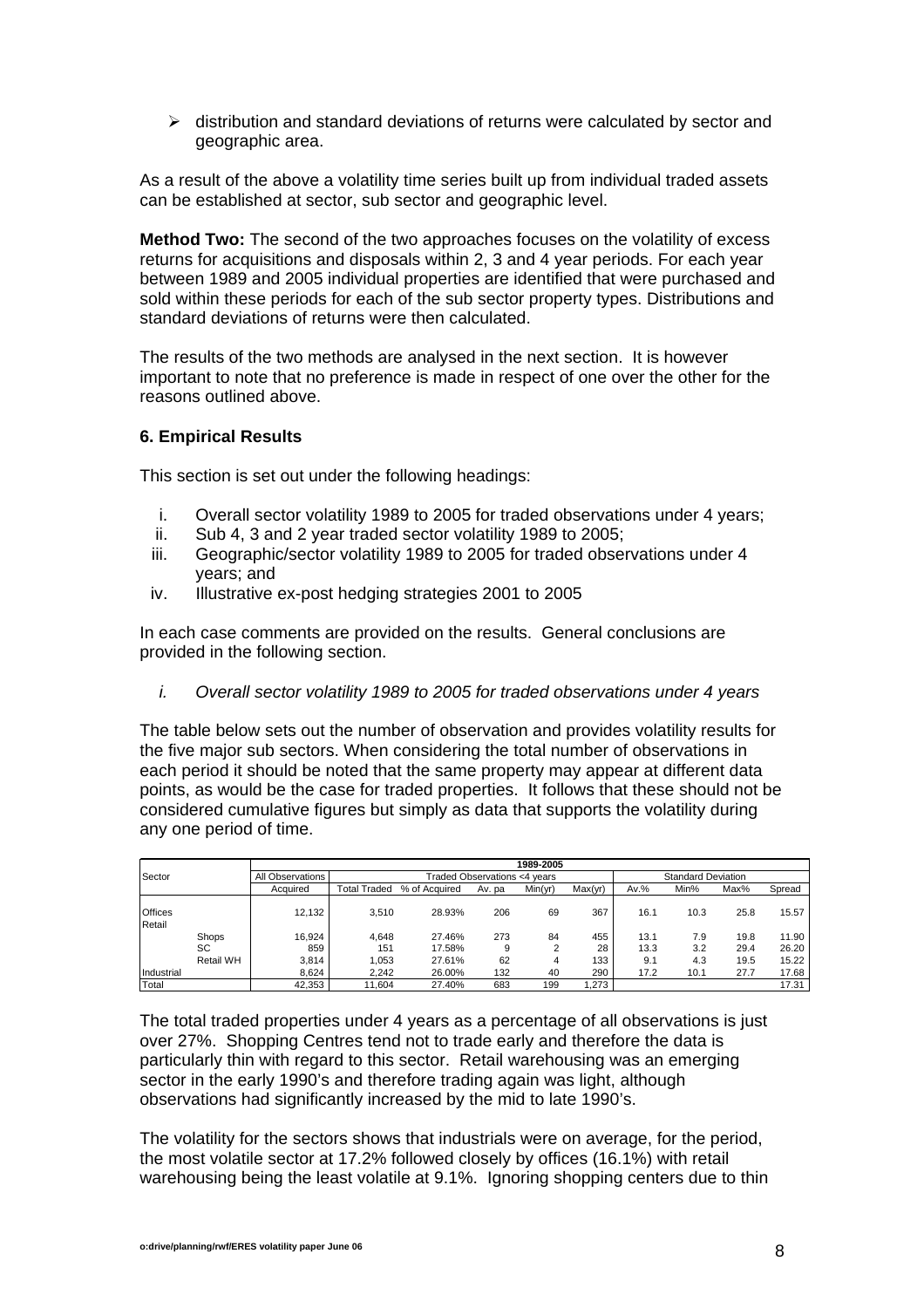data, the spreads (i.e. between the lowest recorded volatility during the period and the highest of each sector) again show that industrials as the highest and perhaps surprisingly standard shops having the lowest spread. For all property the average spread was just over 17% during the period.



The graph below illustrates the changes in volatility for each of the sectors during the period:

With the exception of retail warehousing each sector showed higher volatility in the early 1990's than in subsequent years. This of course would be consistent with the poor or falling market where it would be expected to see increased levels of volatility. Lower levels of volatility are seen in the mid to late 1990's, again consistent with a recovering / rising market in most sectors. An upwards movement is observed in the early Y2K's.

*ii. Sub 4, 3 and 2 year traded sector volatility 1989 to 2005;* 

Below a series of tables are presented showing for the five major sub sectors volatility changes for the period 1989 to 2005 for trades of sub 4, 3 and 2 years. This uses the method two approach outlined above. For comparison with the above the sub 4 year trades are shown in the table below:

|                |           |                              |        | 1989-2005                 |         |         |      |      |        |
|----------------|-----------|------------------------------|--------|---------------------------|---------|---------|------|------|--------|
| Sector         |           | Traded Observations <4 years |        | <b>Standard Deviation</b> |         |         |      |      |        |
|                |           | Trades                       | Av. pa | Min(yr)                   | Max(yr) | $Av.$ % | Min% | Max% | Spread |
|                |           |                              |        |                           |         |         |      |      |        |
| <b>Offices</b> |           | 1,274                        | 75     | 29                        | 123     | 16.8    | 10.3 | 25.8 | 15.5   |
| Retail         |           |                              |        |                           |         |         |      |      |        |
|                | Shops     | .554                         | 91     | 27                        | 178     | 12.3    | 6.8  | 22.8 | 16.0   |
|                | SC        | 68                           | 4      | -                         | 19      | 8.0     | 0.0  | 23.5 | 23.5   |
|                | Retail WH | 437                          | 26     | 2                         | 52      | 9.2     | 2.0  | 22.9 | 20.9   |
| Industrial     |           | 989                          | 58     | 17                        | 137     | 16.3    | 7.6  | 38.3 | 30.7   |
| Total          |           | 4,322                        |        |                           |         |         |      |      | 21.31  |

This time the volatility for the sectors shows that offices were on just on average for the period the most volatile sector at 16.8% followed closely by industrials (16.3%). Again ignoring shopping centres due to thin data, retail warehousing was the least volatile at 9.2%. The spreads again show industrials as having a significantly high spread at 30.7% followed by standard shops and retail warehousing with spreads of 23.9% and 20.9% respectively. Offices have the lowest spread. For all property the average spread was just over 21% (compared with 17% above) during the period.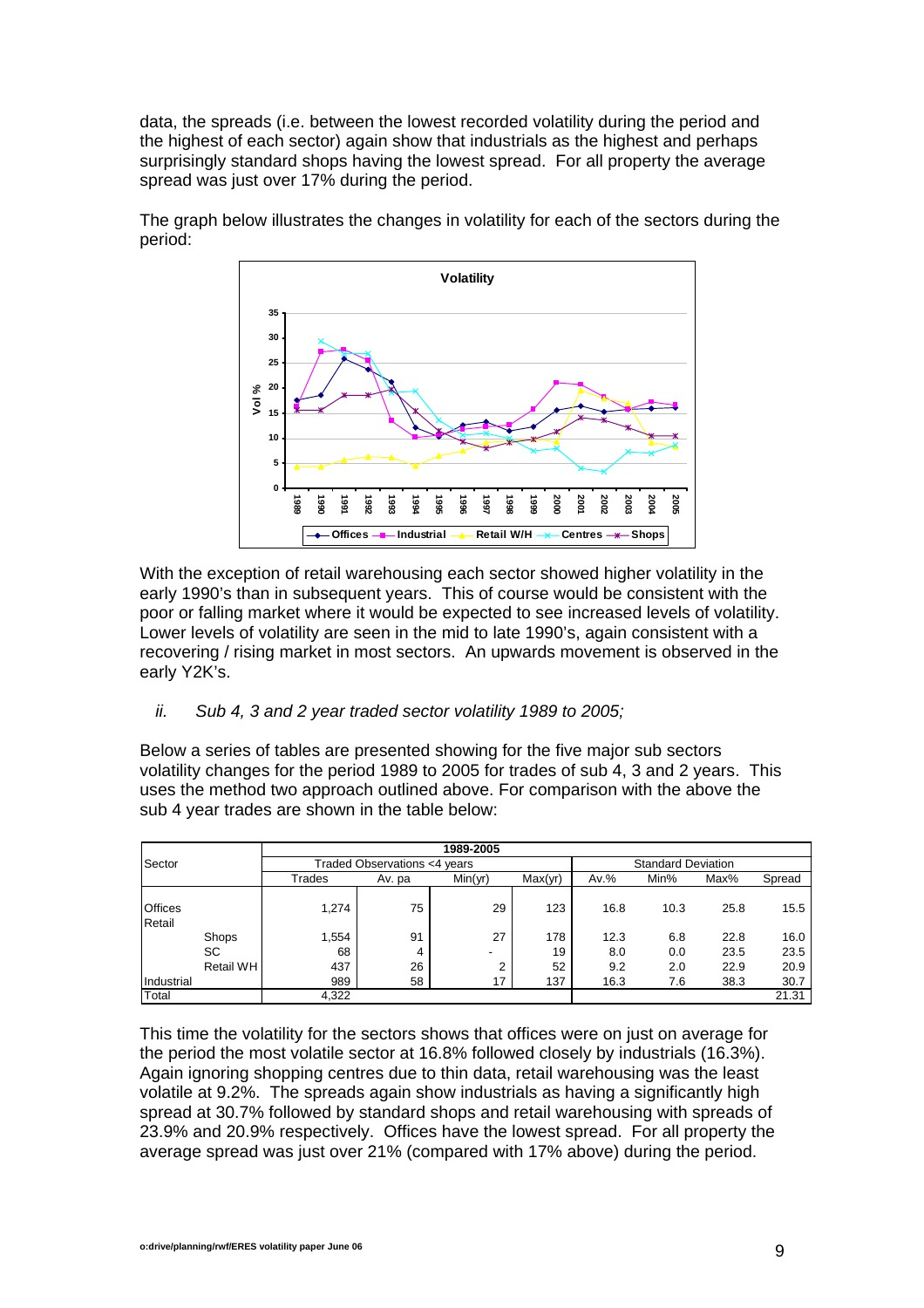The sub 3-year trades for the period are as follows:

|                          |                                 |                               |                           | 1989-2005            |                 |                     |                   |                      |                      |
|--------------------------|---------------------------------|-------------------------------|---------------------------|----------------------|-----------------|---------------------|-------------------|----------------------|----------------------|
| Sector                   |                                 | Traded Observations < 3 years | <b>Standard Deviation</b> |                      |                 |                     |                   |                      |                      |
|                          |                                 | Trades                        | Av. pa                    | Min(yr)              | Max(yr)         | $Av.$ %             | Min%              | Max%                 | Spread               |
| <b>Offices</b><br>Retail |                                 | 830                           | 49                        | 13 <sup>13</sup>     | 87              | 19.8                | 11.6              | 32.4                 | 20.8                 |
|                          | Shops<br>SC<br><b>Retail WH</b> | .059<br>46<br>293             | 62<br>4<br>17             | 15<br>$\overline{2}$ | 127<br>16<br>39 | 13.6<br>8.9<br>10.0 | 7.2<br>0.0<br>2.0 | 26.0<br>33.3<br>26.1 | 18.8<br>33.2<br>24.1 |
| Industrial<br>Total      |                                 | 672<br>2,900                  | 40                        | 11                   | 95              | 18.3                | 9.4               | 39.2                 | 29.8<br>25.34        |

It is clear from the above in comparison with the previous table that volatility is in general increasing across all sectors with again offices being the highest at 19.8% and, ignoring shopping centres retail warehousing lowest at 10%. Spreads have also widened with the overall average over 25%.

The sub 2-year trades for the period are as follows:

|                |                  | 1989-2005                    |                           |         |         |         |      |      |        |  |  |
|----------------|------------------|------------------------------|---------------------------|---------|---------|---------|------|------|--------|--|--|
| Sector         |                  | Traded Observations <2 years | <b>Standard Deviation</b> |         |         |         |      |      |        |  |  |
|                |                  | Trades                       | Av. pa                    | Min(yr) | Max(yr) | $Av.$ % | Min% | Max% | Spread |  |  |
|                |                  |                              |                           |         |         |         |      |      |        |  |  |
| <b>Offices</b> |                  | 448                          | 26                        | 5       | 55      | 22.7    | 11.6 | 43.6 | 31.9   |  |  |
| Retail         |                  |                              |                           |         |         |         |      |      |        |  |  |
|                | Shops            | 587                          | 35                        | 5       | 68      | 15.4    | 8.8  | 31.1 | 22.3   |  |  |
|                | SC               | 24                           |                           | ۰.      | 8       | 12.2    | 2.0  | 33.3 | 31.3   |  |  |
|                | <b>Retail WH</b> | 159                          | 9                         | -       | 26      | 10.2    | 4.3  | 16.2 | 11.9   |  |  |
| Industrial     |                  | 394                          | 23                        |         | 55      | 21.3    | 10.5 | 48.0 | 37.6   |  |  |
| Total          |                  | .612                         |                           |         |         |         |      |      | 26.98  |  |  |

Again volatility is increasing in general across all sectors with both offices and industrial being above 21% for the period. Retail warehouses are relatively static in comparison. Spreads have widened in the offices and industrial sectors significantly and to a lesser extent for standard shops. The retail warehouse spread has declined which may be due to data deficiencies during the period. The overall spread is just under 27%.

The relativity of the volatilities for the period 1984 to 2005 for trades of sub 4, 3 and 2 years are shown in the graphs below for standard shops and offices:



The general pattern is one of increasing volatility the shorter the trading cycle. This may be particularly of relevance for the emerging derivatives market where contracts are generally between 1 and 3 years.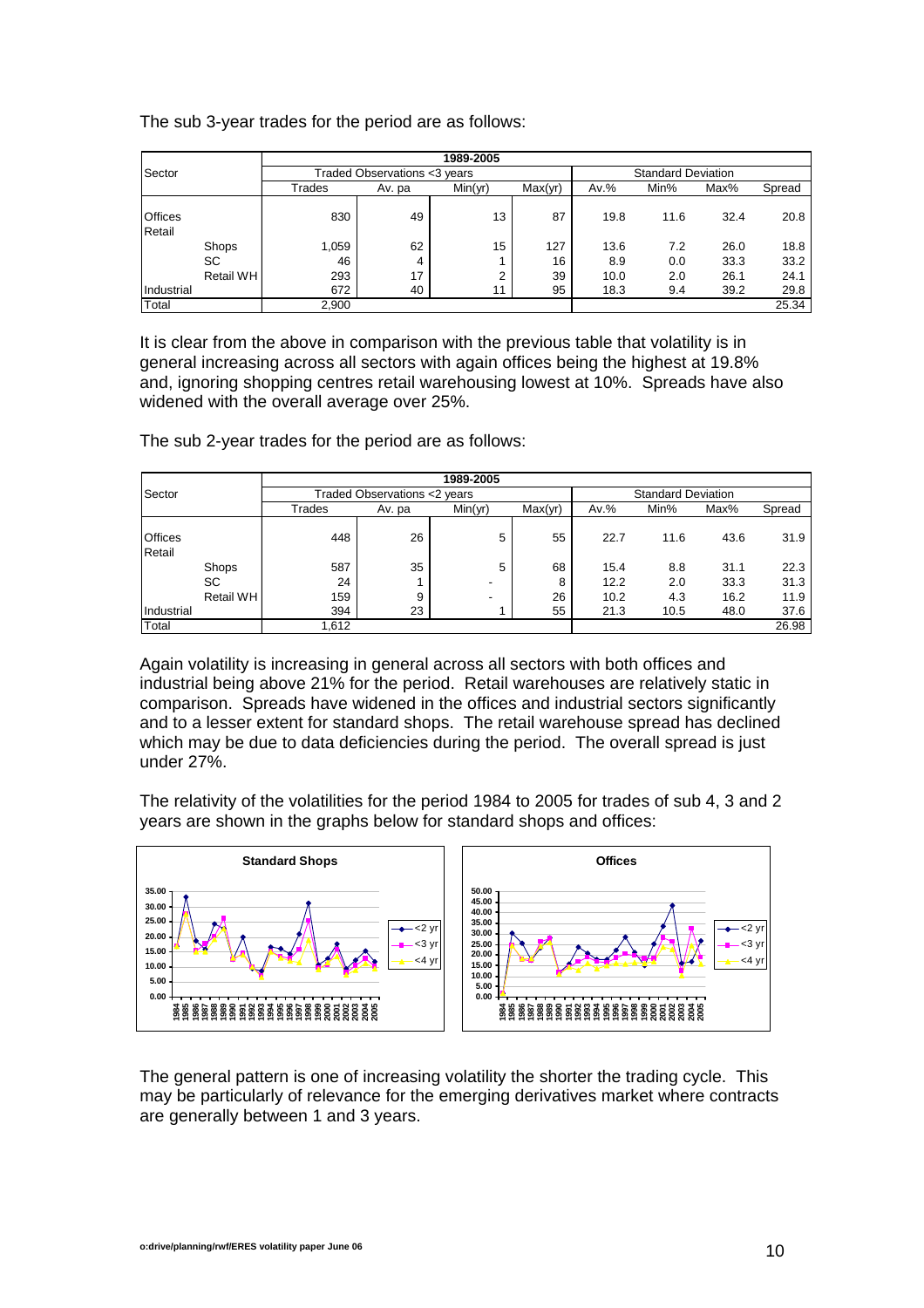#### *iii. Geographic/sector volatility 1989 to 2005 for traded observations under 4 years;*

Whilst it is of interest to look at overall sector volatility this masks to some extent what is happening regionally. For the purposes of say appraising development schemes using real option models, the practitioner will be more interested in sector and geographical information. From the graphs below for standard shops, retail warehouses, industrials and offices, it is amply illustrated that geographic markets do not always follow national trends as previously indicated:



Data from individual sectors and geographic regions provide a mixed volatility picture when considered as a whole. Each graph may be indicating that individual property specific risk is far more in evidence particularly in highlighting local market trends for relevant sectors. We have not sought to compare the different sectors by region in this analysis, which may be of relevance particularly for mixed use schemes.

# *iv. Illustrative ex-post hedging strategies 2001 to 2005*

Finally an analysis was undertaken utilizing the regional / sector data to see if volatility strategies could have been employed if a property volatility derivatives market had been in place. On a crude analysis looking at the period 2001 to 2005 negative correlations of 0.95 and above, several counter trades were evident. As an illustration two of these "volatility hedges" are shown in the graphs below for: west midland retail warehouses and north west industrial; and east midland retail warehouses and south east offices: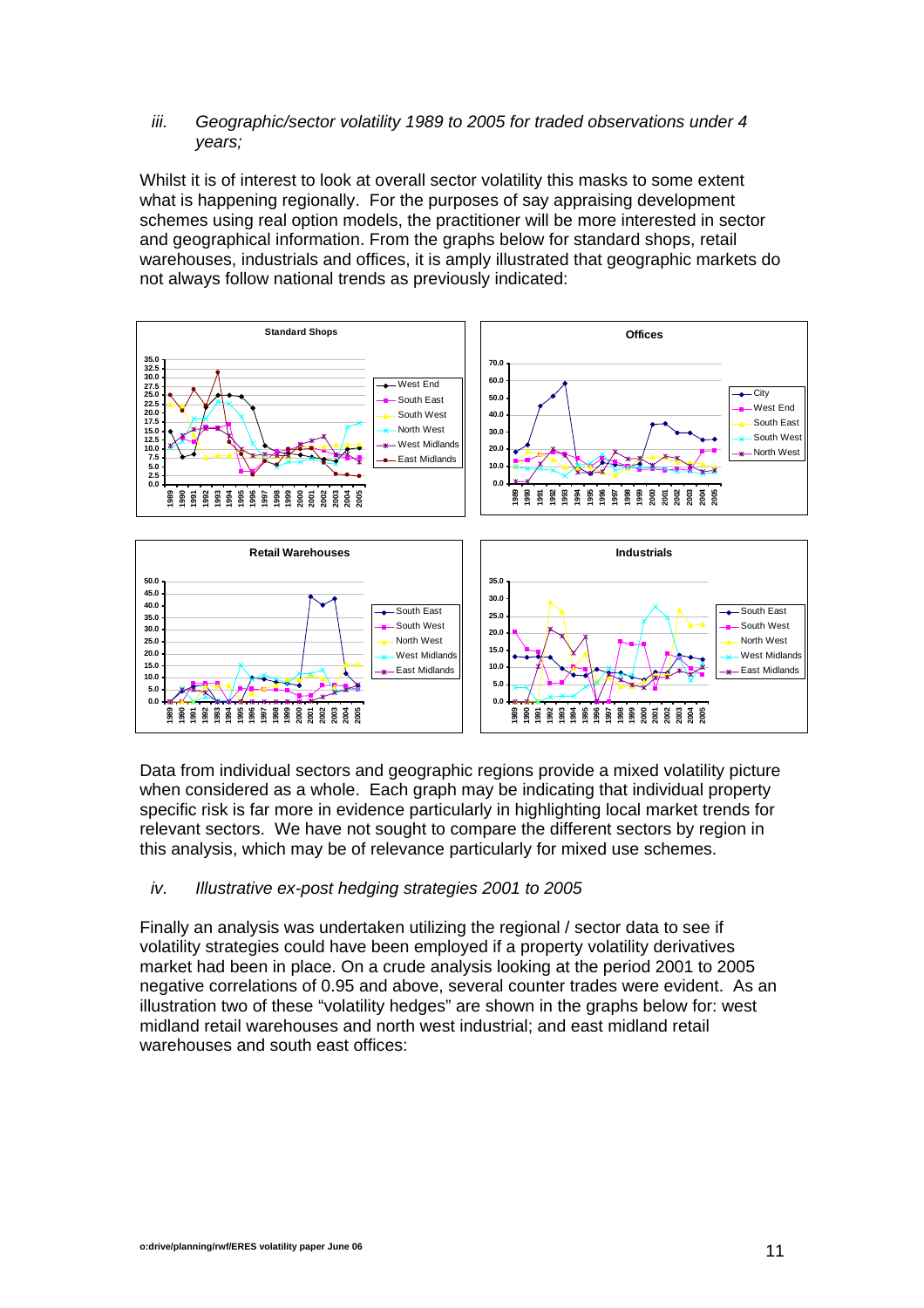

It is stressed this is a crude illustration and indeed to properly hedge for the period mixes of LIBOR may have to be introduced once more sophisticated pricing models are applied. In addition there would in practice be a need to re-hedge in a truly liquid volatility market. Assuming that five-year contracts were on offer (which is perhaps unlikely at present), it can be seen that it may be able to trade sector and geographic volatilities. The underlying transactional basis on the analysis may provide a more reliable basis for such contracts irrespective of the fact that the contracts themselves rely on indexes, which are valuation, based, thereby creating arbitrage opportunities.

# **7. Conclusions**

Understanding risk in the context of real estate development and investment is a fundamental concern. Volatility is a key input into stochastic models for appraising risk. Whilst the UK property derivatives market is still in its infancy, its evolution will rely on a better understanding of underlying volatility.

Seeking to capture volatility and then apply this is critical to avoid mis-pricing and market inefficiencies.

This paper has looked at actual historic volatility of excess returns as an ex-post measure, using a specifically created transaction based data at individual property level.

The results from this paper will be compared with the results from forthcoming research using implied model based volatility (ex-ante) utilizing the same transactions based index. "Excess volatility" will also be identified.

Two methods have been applied to analyse historic volatility in this paper. It is stressed neither is preferred to the other as each could be applied dependent upon the specific circumstances from a practitioners perspective.

Excess returns were considered an appropriate basis from which to measure volatility given that specific risk rather than market risk is more relevant for applying to appraisals of individual projects on in derivative pricing.

Average volatilities and spreads in basis points, were identified having regard to both methods and trades from sub 2 to sub 4 years for the period 1989 to 2005. This can be summarized as follows: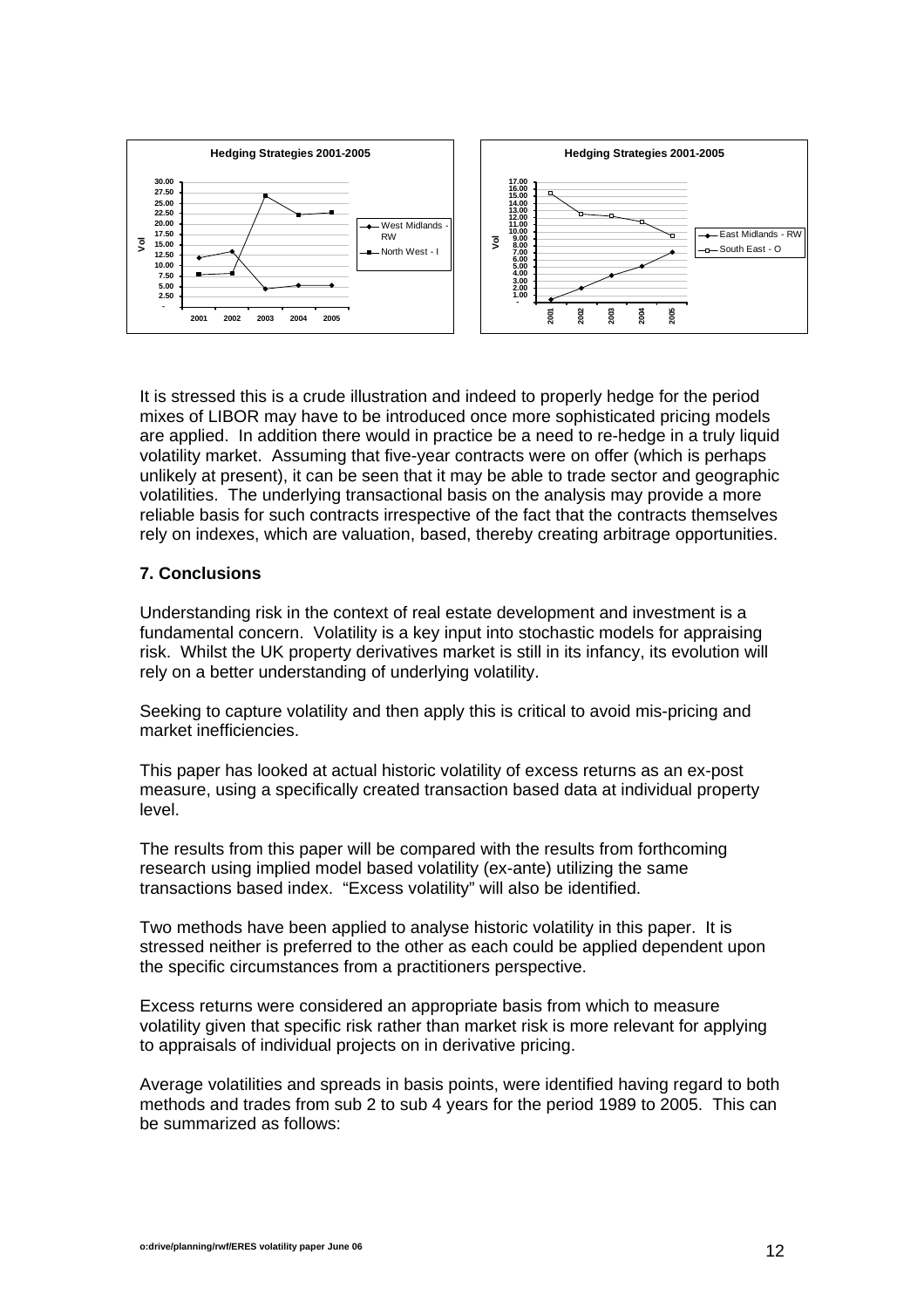| <b>Sector</b>            | <b>Average volatility</b> | Spreads (bp)   |
|--------------------------|---------------------------|----------------|
| <b>Offices</b>           | 16% to 23%                | 1,500 to 3,200 |
| <b>Industrials</b>       | 16% to 22%                | 1,700 to 3,800 |
| <b>Shops</b>             | 13% to 15%                | 1,200 to 2,200 |
| Retail warehousing       | 9% to 10%                 | 1,100 to 2,400 |
| Overall spread (average) |                           | 1,700 to 2,600 |

For shopping centers the data was considered to be unreliable given the scarcity of data, which is probably due to a lack of short term trading.

In general, the shorter the trading period the higher the volatility. This is of relevance to property derivative pricing which currently involves contracts of between 1 and 3 years in the main.

Geographic/ sector analysis provides a mixed volatility picture indicating that individual property specific risk and local trends are in evidence.

In crude terms, hedging strategies could have been employed based on directional volatility movements, assuming that a property derivative market for volatility had existed.

Finally the above results will be, tested and compared with model based implied volatility in a forthcoming paper.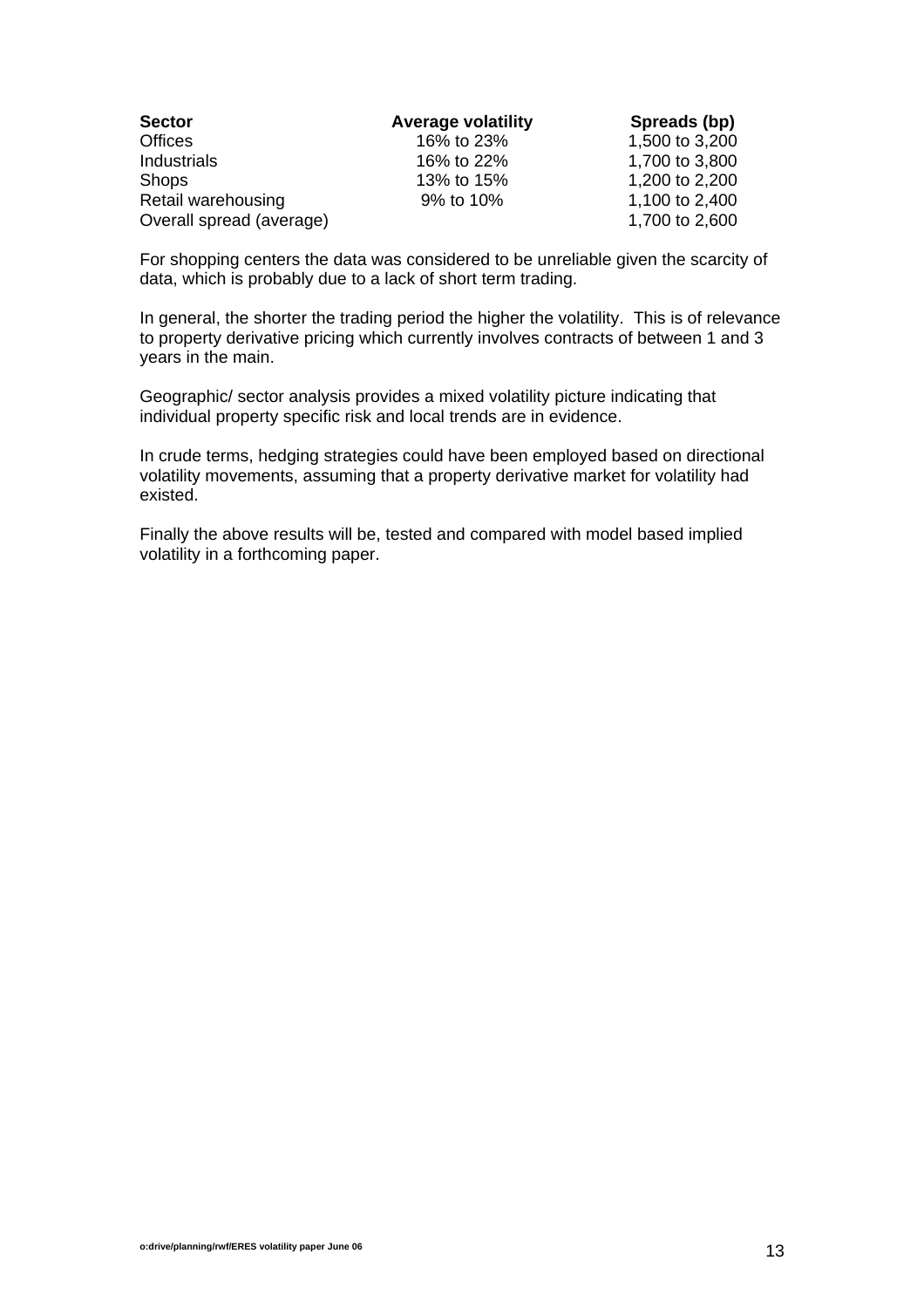#### **References**

Black F., Scholes M., (1973) "The Pricing of Options and Corporate Liabilities" *Journal of Political Economy* No 81 pp 637-654

Bond S., Hwang S., (2001) "A measurement of Fundamental Volatility in the Commercial Property Market" *Unpublished Working Paper, Department of Land Economy University of Cambridge.*

Booth P., Matysiak G., (2001) "Unsmoothing Real Estate returns: How should it Affect Pensions Plan Asset Allocation?" *2001 Cutting Edge Conference* 

Brown G., Matysiak G., (2000) *Real Estate Investment, A Capital Market Approach*, Financial Times Prentice Hall

Bulan L., Mayer C., Somerville C (2002) "Irreversible Investment, Real Options, and Competition: Evidence form Real estate Development *Unpublished Working Paper Brandies University, The Wharton School, and Ubiversity of British Columbia.*

Fourt R., Gardner A., Matysiak G., (2005) "Asset accumulation and replacement: Investment holding periods and performance costs of conventional active management" *Paper presented at the IPD/IPF Investment Conference, Brighton, UK October 2005* 

Gardner A., Matysiak G., (2005) "Holding periods and investment performance: Analysing UK office returns 1983-2003" *Paper presented at the 12th Annual European Real estate Society (ERES) Conference, Dublin, Ireland June 2005* 

Lee S., Ward C., (1999) "Estimating the Average Risk of UK Real Estate" *Unpublished Working Paper, Centre for Real Estate Research (CRER), The University of Reading.* 

Merton R., (1973), "Theory of Rational Option Pricing" *Bell Journal of Economics* Vol. 4 No. 1 pp 141-183

Miles M., Hartzell D., Guilkey D., Shears D., (1991) "A transaction-based real estate index: is it possible?" *Journal of Property Research* Vol. 8 pp 203-217

Nanthakumaran N., Newell G., (1995) "An Empirical Evaluation of UK Property Performance Indices" *Proceedings of the "The Cutting Edge" Property Research Conference of the Royal Institution of Chartered Surveyors*, pp 75-92 RICS, Aberdeen, Scotland

Patel K., Sing T. (2000) "Implied Volatility in the UK Commercial Property Market: Empirical Evidence Based on Transaction Data", *Journal of Real Estate Finance and Economics* Vol. 20 No.1 pp 5-24

Patel K, Paxson D, Sing T (2005) "A Review of the Practical Uses of Real Property Options", *RICS Research Vol 5 No. 1*

Sing T., (1998),"Real Options in Real Estate: Irreversibility, Volatility and Option Premia in UK Commercial Property Market" Unpublished Doctoral Thesis, University of Cambridge, Department of Land Economy